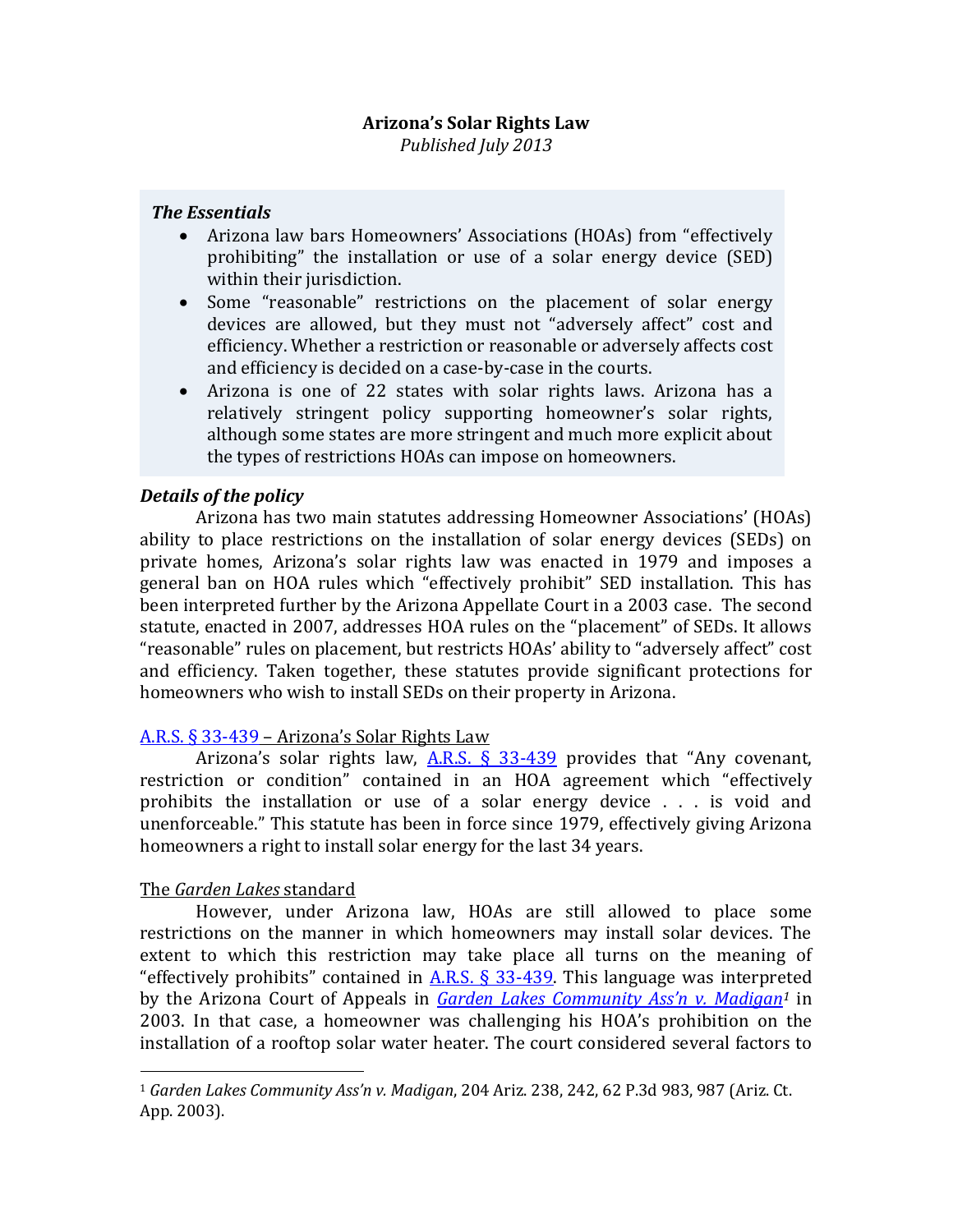determine whether the HOA regulation "effectively prohibited" the installation of the solar heater, the most important of which were the additional cost of complying with the stringent requirements of the HOA's policy, the feasibility of making the required modifications, and the feasible alternatives available to the homeowner. The HOA policy in that case would have required a \$5,000 addition to the homeowner's house in

#### *Garden Lakes* **Factors:**

- Content and language of the restrictions or guidelines
- Conduct of the HOA in interpreting and applying the restrictions
- The existence of feasible alternatives
- Feasibility & cost of alternative designs
- Whether HOA policy is wholly responsible for precluding installation
- Location, type, and value of the homes in the community
- Whether restrictions impose too great a cost in relation to what typical homeowners in the community are willing to spend.

order to comply with the policy, thus the court determined that the policy "effectively prohibited" the installation of a solar water heating system and was void and unenforceable.

Arizona courts will decide challenges to such HOA regulations on a case-bycase basis, so both HOAs and homeowners should be aware of these factors when facing the prospect of a legal challenge.

#### [A.R.S. § 33-1816](http://www.azleg.gov/FormatDocument.asp?inDoc=/ars/33/01816.htm&Title=33&DocType=ARS) – Reasonable restrictions on placement allowable

In 2007, the Arizona legislature introduced a new law that explicitly grants HOAs the right to adopt "reasonable rules regarding the placement of a solar energy device if those rules do not prevent the installation, impair the functioning of the device or restrict its use or adversely affect the cost or efficiency of the device." [\(A.R.S. § 33-1816](http://www.azleg.gov/FormatDocument.asp?inDoc=/ars/33/01816.htm&Title=33&DocType=ARS)). It's left to be determined whether this statute, in fact, imposes any additional requirements to [A.R.S. § 33-439](http://www.azleg.gov/FormatDocument.asp?inDoc=/ars/33/00439.htm&Title=33&DocType=ARS) and the *Garden Lakes* standard. One case, *[Fox Creek Community Association v. Carson](http://scholar.google.com/scholar_case?case=5373214550419386183&hl=en&as_sdt=2&as_vis=1&oi=scholarr)* (2012) involved the new statute. In *Carson*, an HOA sued a homeowner in the association for failure to obtain approval from the HOA before constructing his SED. The court decided in favor of the HOA because the homeowner couldn't prove that the HOA restrictions were unreasonable and thus should have reapplied for approval from the HOA. The court did not say whether  $\underline{\text{A.R.S.}}$  § 33-1816 was more restrictive than the 1979 law.

If anything, the language prohibiting HOAs from adversely affecting the cost or efficiency of the solar system seems to create even greater protections than *Garden Lakes*, which gave HOAs some room to impose additional costs on residents, so long as it did not effectively prohibit the installation of the system. Unfortunately, Arizona's legislature did not give a statement of legislative intent to accompany the bill which might help define the threshold for "adverse" effects or "reasonability."

#### Arizona's Solar Rights in a national context

Arizona is one of twenty-two states that have a solar rights law. In terms of its stringency for protecting solar installation and limiting the restrictions that HOAs can place on SEDs, Arizona is above average among the 22 states, but not in the